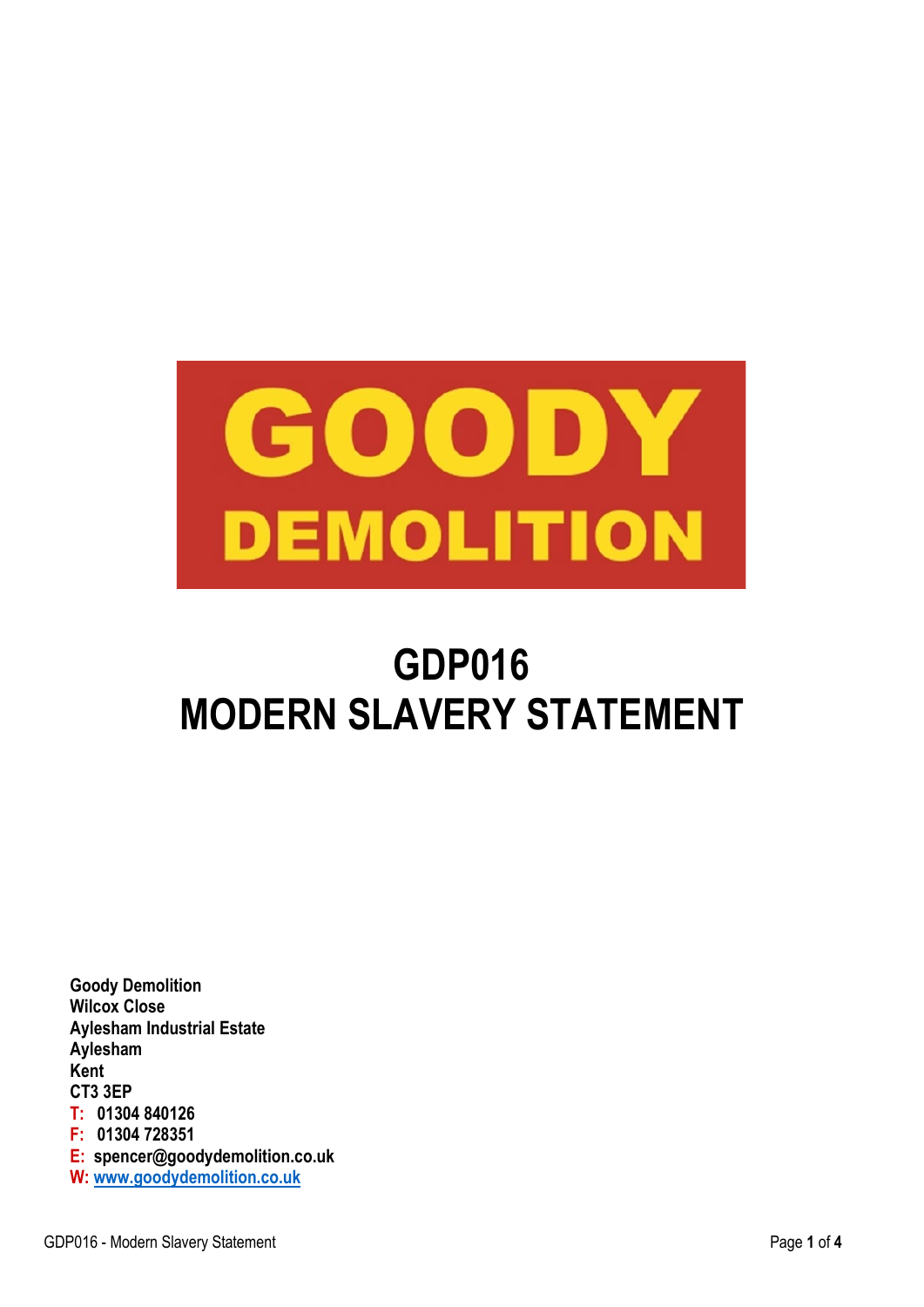# **Reviewed:** 09.05.2022

# **Date of next review:** 08.05.2023

# **Version:** 3

| <b>Issue Number:</b> | Date:              | <b>Comments:</b>              |
|----------------------|--------------------|-------------------------------|
| 001                  | 20th December 2018 | <b>First Issue</b>            |
| 002                  | 20th May 2019      | <b>Addition of Change Log</b> |
|                      |                    |                               |

## **A) ORGANISATION**

This statement applies to Goody Demolition Ltd (henceforth referred to in this statement as 'the Organisation'). The information included in the statement refers to the financial year **2021/2022**

# **B) ORGANISATIONAL STRUCTURE**

Goody Demolition Ltd are a Demolition Contractor based in Kent who services demolition projects throughout the South East of England including Greater London. The organisation is controlled by the Board of Directors who will guide the senior management in the required procedures for the company.

Goody Demolition Ltd have an experienced professional workforce who are able to carry out various disciplines of demolition for our clients which include mechanical demolition, manual demolition, soft strip works, dismantlement, gas axing (burning operations), top down demolition and site enablement operations. We utilise our core staff to carry out all high risk activities on site, however throughout some contracts these operatives will be backed up with temporary demolition operatives via a fully vetted partner.

## **C) DEFINITIONS**

The organisation recognises that modern slavery encompasses:

- Human trafficking;
- Forced work, through mental or physical threat;
- Being owned or controlled by an employer through mental or physical abuse of the threat of abuse;
- Being dehumanised, treated as a commodity or being bought or sold as property;
- Being physically constrained or to have restriction placed on freedom of movement.

## **D) COMMITMENT**

The organisation acknowledges its duties in relation to tackling modern slavery and commits to complying with the provisions in the Modern Slavery Act 2015. The organisation understands that this requires an ongoing commitment to review both its internal practices in relation to its labour force and, additionally, its supply chains.

The organisation does not enter into business with any other organisation, in the United Kingdom or abroad, which knowingly supports or is found to involve itself in slavery, servitude and forced or compulsory labour.

No labour provided to the organisation in the pursuance of the provision of its own services is obtained by means of slavery or human trafficking. The organisation strictly adheres to the minimum standards required in relation to its responsibilities under relevant employment legislation in the United Kingdom, and strives to exceed those minimums in relation to its employees.

## **E) SUPPLY CHAINS**

In order to fulfil its activities, the organisation's main supply chains include those related to specialist contractors, licensed asbestos removal, tank purging and degassing contractors, scaffold erectors, hoarding erectors and other suppliers, waste removal, plant and equipment hire and labour agencies which all are vetted through our prequalification procedure.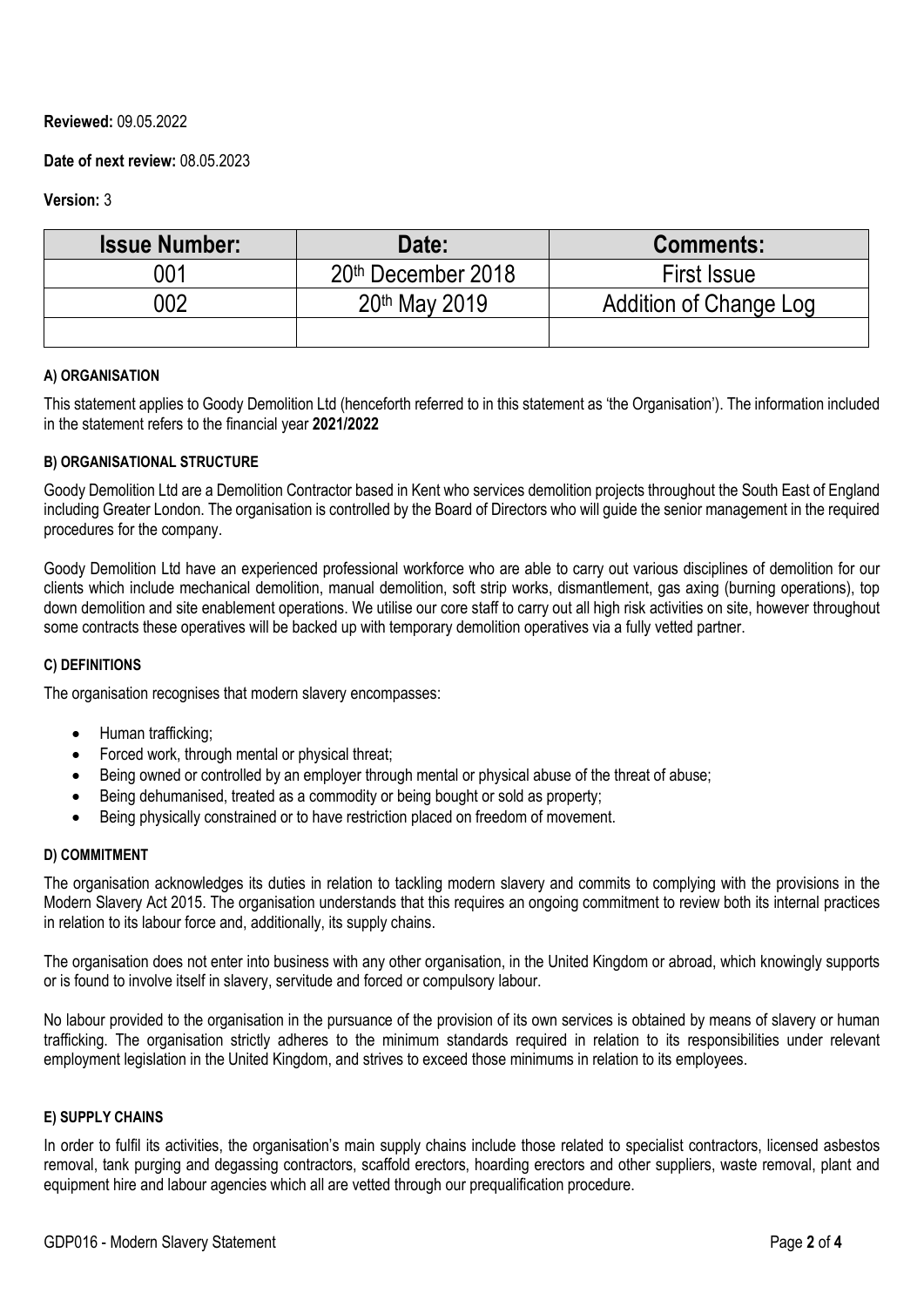We have implemented a number of processes to ensure, so far as is reasonably practicable, that our supply chain adhere to our expectations in respect of their workforce. Goody Demolition Ltd have instructed, where appropriate, that our supply chain should be registered with Builders Profile, ConstructionLine or have completed our pre-qualification process, which is aligned to PAS91.

#### **F) POTENTIAL EXPOSURE**

The organisation considers its main exposure to the risk of slavery and human trafficking from labour agencies especially serving major cities within the UK.

In general, the organisation considers its exposure to slavery/human trafficking to be relatively low. Nonetheless, the company has taken steps to ensure that such practices do not take place in its business nor the business of any organisation that supplies goods and/or services to it.

## **G) STEPS**

The organisation carries out due diligence processes in relation to ensuring slavery and/or human trafficking does not take place in its organisation or supply chains, including conducting a review of the controls of its suppliers.

The organisation has not, to its knowledge, conducted any business with another organisation which has been found to have involved itself with modern slavery.

In accordance with section 54(4) of the Modern Slavery Act 2015, the organisation has taken the following steps to ensure that modern slavery is not taking place:

- Review our supplier contracts to include termination powers in the event that the supplier is, or is suspected, to be involved in modern slavery;
- Put measures in place to identify and assess the potential risks in its supply chains;
- Take suitable actions to embed a zero tolerance policy towards modern slavery;

#### **H) KEY PERFORMANCE INDICATORS**

The organisation has set the following key performance indicators to measure its effectiveness in ensuring modern slavery is not taking place in the organisation or its supply chains.

- *Vetting potential staff.*
- *Vetting our supply chain through the prequalification procedure.*
- *On site assessment by the site supervisor and the contracts manager.*
- *Sub-Contractor on site assessment form.*

## **I) POLICIES**

The organisation has the following policies which further define its stance on modern slavery which shows our commitment to eradicating slavery; a modern slavery policy and recruitment policy.

#### **J) TRAINING**

The organisation provides the following training to staff to effectively implement its stance on modern slavery through training on induction and training on modern slavery policies.

## **K) SLAVERY COMPLIANCE OFFICER**

The organisation has a Slavery Compliance Officer, to whom all concerns regarding modern slavery should be addressed, and who will then undertake relevant action with regard to the organisations obligations in this regard.